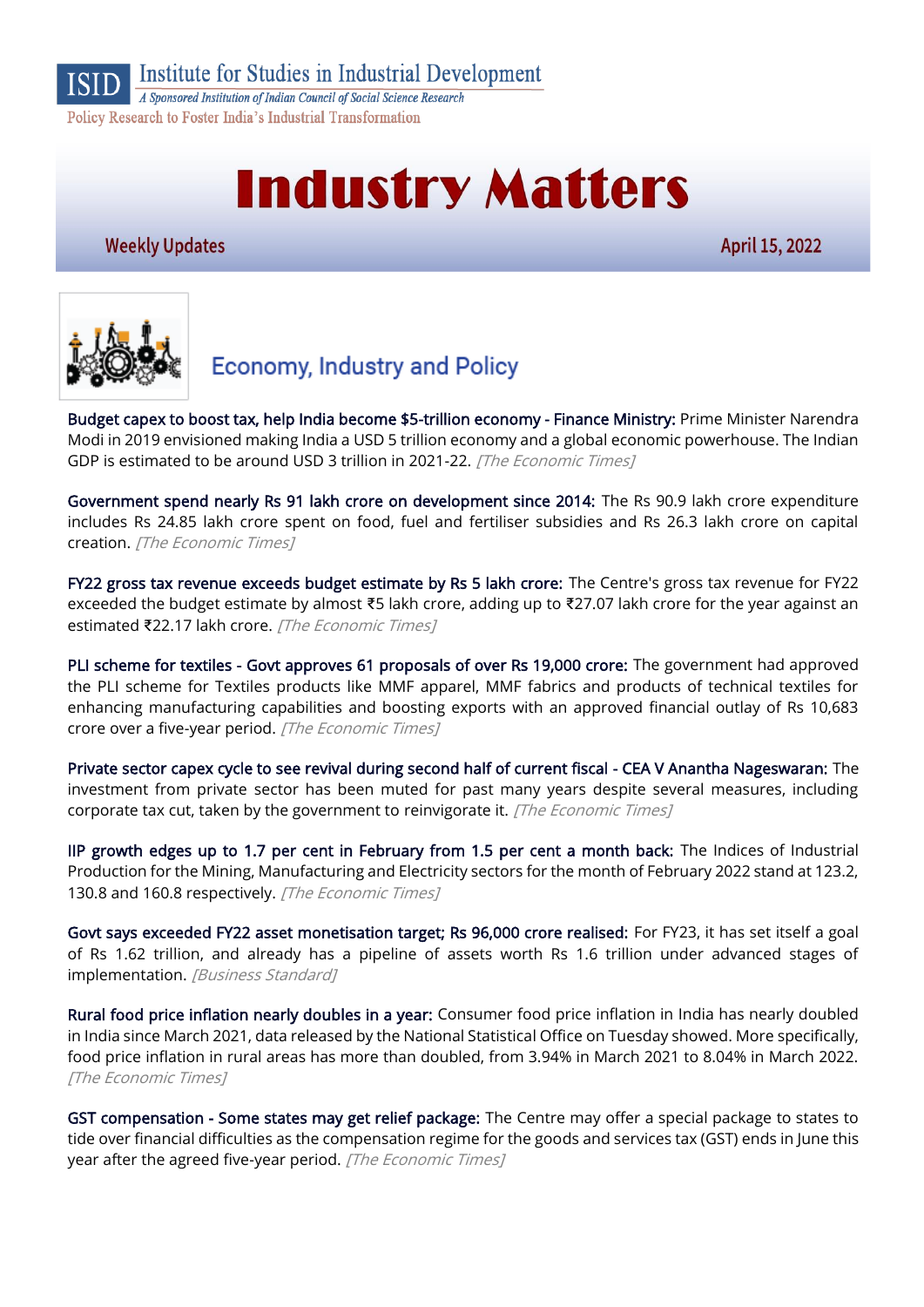PLI Scheme - [Adding firepower to India's domestic manufacturing capabilities:](https://www.financialexpress.com/industry/pli-scheme-adding-firepower-to-indias-domestic-manufacturing-capabilities/2489278/) The nation is paving its way towards 'Atmanirbhar Bharat', with manufacturing playing a pivotal role in steering the momentum. The sector's share in the GDP has remained range bound, hovering at ~17 per cent for the last few years. [Financial Express]

[Red flags over PLI scheme, NITI plans to monitor performance:](https://indianexpress.com/article/business/economy/red-flags-over-pli-scheme-niti-plans-to-monitor-performance-7861991/) Taking the lead in creating a centralised database to monitor progress in the PLI schemes across sectors, the NITI Aayog plans to rope in an external agency – state-owned IFCI Ltd or Sidbi – to design and prepare the database. [The Indian Express]

[iPhone 13 is latest Apple model to be made in India:](https://economictimes.indiatimes.com/industry/cons-products/electronics/iphone-13-is-latest-apple-model-to-be-made-in-india/articleshow/90768862.cms) Apple started manufacturing iPhones in India in 2017 with the iPhone SE, and currently produces the iPhone 11, iPhone 12 and now the iPhone 13 locally. None of the Pro models are made in India currently. . [The Economic Times]

[FASTag collections top Rs 4,000 crore in March, FY22 mop-up Rs 38,000 crore:](https://www.business-standard.com/article/economy-policy/fastag-collections-top-rs-4-000-crore-in-march-fy22-mop-up-rs-38-000-crore-122040801066_1.html) With growing mobility and increasing FASTag adoption, toll revenues on the platform reached Rs 4,095 crore in March, the highest since the digital toll collection system was introduced in 2016. [Business Standard]



#### **Foreign Investment**

[FDI may touch USD 100 billion in 2022-23 - PHD Chamber:](https://economictimes.indiatimes.com/news/economy/finance/fdi-may-touch-usd-100-billion-in-2022-23-phd-chamber/articleshow/90848708.cms) India is expected to attract USD 100 billion foreign direct investment (FDI) in 2022-23 on the back of economic reforms and ease of doing business in recent years, industry chamber PHDCCI said on Thursday. [The Economic Times]

[World's Best FDI Location for Electronics R&D](https://newsonair.com/2022/04/12/worlds-best-fdi-location-for-electronics-rd-4-in-top-10-in-india/) - 4 In Top 10 in India: Chennai is now ranked as the world's cheapest foreign direct investment (FDI) location for electronics research and development, as per an assessment, with a total of four Indian cities – Chennai, Bangalore, Pune and Gurgaon – in the top 10 cities in this list. [NewsOnAir]

[FEMA rejig clears decks for 20% FDI in LIC:](https://economictimes.indiatimes.com/news/economy/policy/fema-rejig-clears-decks-for-20-fdi-in-lic/articleshow/90829503.cms) The government has notified amendment to non-debt instrument rules under the Foreign Exchange Management Act (FEMA), clearing the way for up to 20% foreign direct investment in Life Insurance Corporation (LIC). [The Economic Times]

[Diverse opportunities make India FDI magnet, says CPPIB's John Graham:](https://economictimes.indiatimes.com/news/economy/finance/diverse-opportunities-make-india-fdi-magnet-says-cppibs-john-graham/articleshow/90810108.cms) A combination of scale and breadth of investable opportunities across asset classes as diverse as toll roads and office blocks, renewable energy, ecommerce and fintech, and a constructive environment for foreign direct investment are the top draws for deploying capital in India, said the chief executive of one of the biggest retirement funds in the world.  $[The$ Economic Times]



## **Trade Policy and Competitiveness**

[Finance Minister Nirmala Sitharaman meets EU delegation to discuss FTA, other issues:](https://economictimes.indiatimes.com/news/economy/foreign-trade/finance-minister-nirmala-sitharaman-meets-eu-delegation-to-discuss-fta-other-issues/articleshow/90805676.cms) Finance Minister Smt @nsitharaman and Mr @berndlange agreed that there is keenness to move ahead on India-EU negotiations with Bilateral Investment Treaty, Free Trade Agreement and Geographical Indications Agreement.  $[The$ Economic Times]

[Services exports touched all-time high at USD 250 bn in FY22 - Piyush Goyal:](https://economictimes.indiatimes.com/news/economy/foreign-trade/services-exports-touched-all-time-high-at-usd-250-bn-in-fy22-piyush-goyal/articleshow/90829094.cms) Commerce and Industry Minister Piyush Goyal on Wednesday said services exports touched an all-time high of around USD 250 billion (about Rs 19 lakh crore) in 2021-22. The previous highest level was USD 213 billion (about Rs 16 lakh crore) in 2019- 20. [The Economic Times]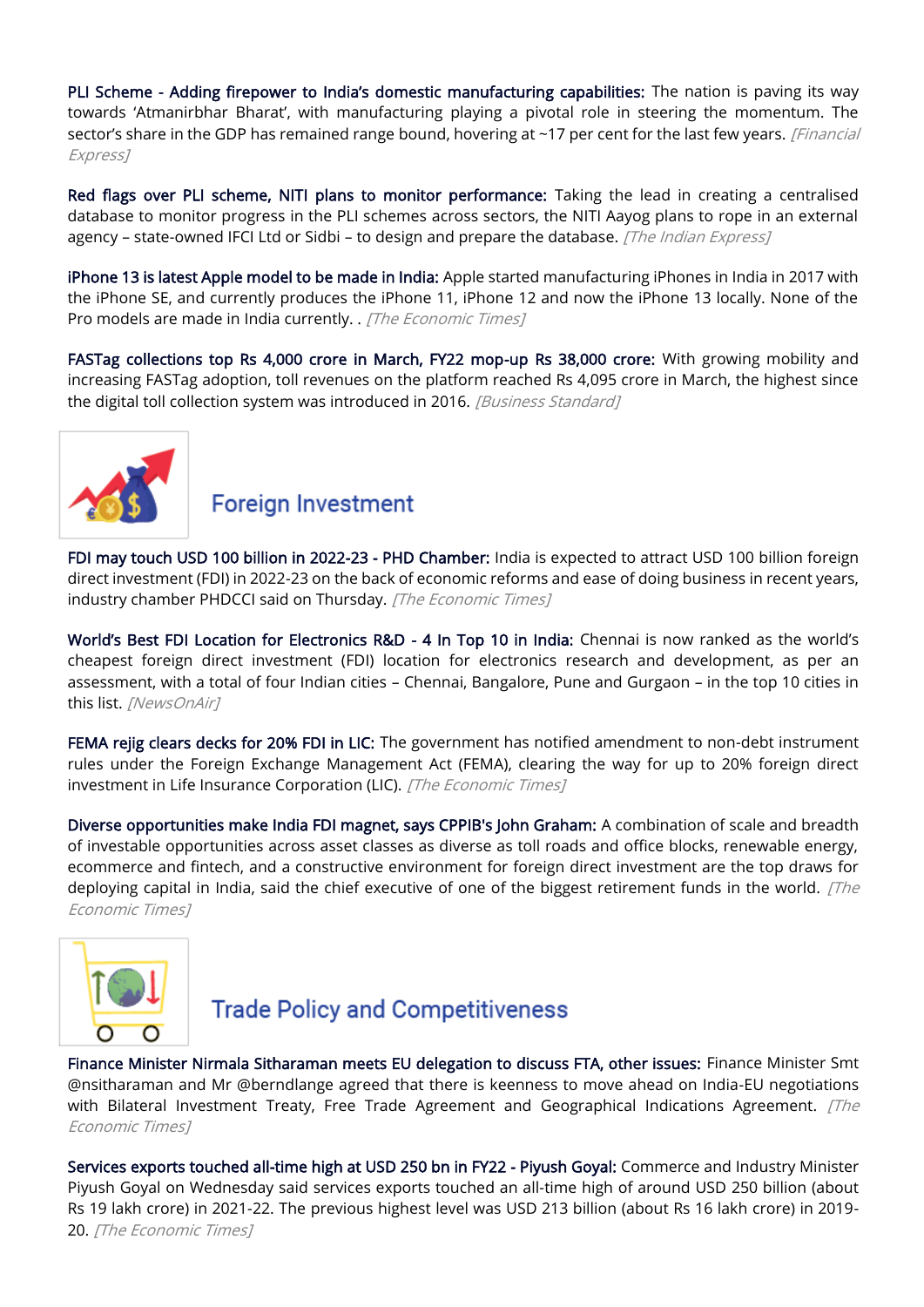[Local drug companies get easier access to launch products in Australia:](https://economictimes.indiatimes.com/industry/healthcare/biotech/pharmaceuticals/local-drug-companies-get-easier-access-to-launch-products-in-australia/articleshow/90830568.cms) The drug regulatory authority in Australia agreeing to expedite faster and easier approvals for India's generic pharmaceutical products that have already been approved by developed countries such as the US, the UK, and European Union. *[The* Economic Times]

[Exports up 37.57 pc to USD 9.32 bn during April 1-7:](https://economictimes.indiatimes.com/news/economy/foreign-trade/exports-up-37-57-pc-to-usd-9-32-bn-during-april-1-7/articleshow/90733374.cms) India's exports grew by 37.57 per cent to USD 9.32 billion during April 1-7, according to preliminary data of the commerce ministry. Exports excluding petroleum increased by 24.32 per cent. [The Economic Times]

[India, EU to restart talks for trade pact in June:](https://economictimes.indiatimes.com/news/economy/foreign-trade/india-eu-to-restart-talks-for-trade-pact-in-june/articleshow/90828105.cms) Commerce Secretary BVR Subrahmanyam said the EU team would visit India for talks immediately after the ministerial meeting of the World Trade Organisation (WTO), which is scheduled from June 12-15. [The Economic Times]

[India, US to restart commercial dialogue, CEO forum later this year - Blinken:](https://economictimes.indiatimes.com/news/economy/foreign-trade/india-us-to-restart-commercial-dialogue-ceo-forum-later-this-year-blinken/articleshow/90792390.cms) India and the US are restarting their bilateral commercial dialogue and the CEO's forum later this year to deepen their bilateral trade and investment relationship, US Secretary of State Antony Blinken has announced. [The Economic Times]

[Exports up nearly 20% to \\$42 billion in March:](https://www.financialexpress.com/economy/exports-up-nearly-20-to-42-billion-in-march/2491232/) The data showed merchandise exports rose 20% from a year before to touch a fresh peak of \$42.2 billion in March. But imports grew at a faster pace of 24.2% to \$60.7 billion, leading to a trade deficit of \$18.51 billion. [Financial Express]

[India, China trade surges to over \\$31 billion in Q1 of 2022 despite bilateral chill:](https://economictimes.indiatimes.com/news/economy/foreign-trade/india-china-trade-surges-to-over-31-billion-in-q1-of-2022-despite-bilateral-chill/articleshow/90826200.cms) Between January to March this year, the trade deficit mounted to USD 22.23 billion as China's exports to India reached USD 27.1 billion - over five times - while imports totalled USD 4.87 billion, the report said. [The Economic Times]

[Forex reserves slide USD 11.17 bln to USD 606.475 bn, steepest fall in a week:](https://economictimes.indiatimes.com/news/economy/indicators/forex-reserves-slide-usd-11-17-bln-to-usd-606-475-bn-steepest-fall-in-a-week/articleshow/90731593.cms) In the steepest weekly fall ever, India's forex reserves slid by USD 11.173 billion to USD 606.475 billion as the currency came under pressure due to geopolitical developments, according to the Reserve Bank data released on Friday. [The Economic Times]

[Nepal's decision to ban import of non-essential items may hit India hard:](https://www.business-standard.com/article/economy-policy/nepal-s-decision-to-ban-import-of-non-essential-items-may-hit-india-hard-122041101430_1.html) India is Nepal's largest trading partner and biggest source of foreign investment. India enjoyed a trade surplus worth \$8.3 billion in 2021 with \$1.3 billion of imports from Nepal during the calendar year. [Business Standard]

[WTO cuts 2022 trade forecast on Russia-Ukraine war, Covid-19:](https://economictimes.indiatimes.com/news/economy/foreign-trade/wto-cuts-2022-trade-forecast-on-russia-ukraine-war-covid-19/articleshow/90800559.cms) The World Trade Organization on Tuesday slashed its forecast for global trade growth this year to 3% from 4.7% due to the impact of the Russia-Ukraine war and warned against the global economy dividing into rival blocs because of the conflict. [The Economic Times]

[India, Malaysia vow to deepen ties, intensify cooperation in various fields:](https://www.business-standard.com/article/economy-policy/india-malaysia-vow-to-deepen-ties-intensify-cooperation-in-various-fields-122041201161_1.html) India and Malaysia on Tuesday reviewed the entire gamut of bilateral relations and hoped for faster revival of ties in the post-Covid period, taking into account the shared commitment of both sides to further intensify cooperation in a wide range of areas. [Business Standard]



#### **Corporate Governance**

[Merger of HDFC entities to increase M&A prominence among banks - Fitch:](https://economictimes.indiatimes.com/industry/banking/finance/banking/merger-of-hdfc-entities-to-increase-ma-prominence-among-banks-fitch/articleshow/90800157.cms) Fitch believes that the proposed merger of the HDFC entities and the recently announced acquisition of Citibank India's consumer business by Axis Bank could encourage banks to turn to M&A (merger and acquisition). [The Economic Times]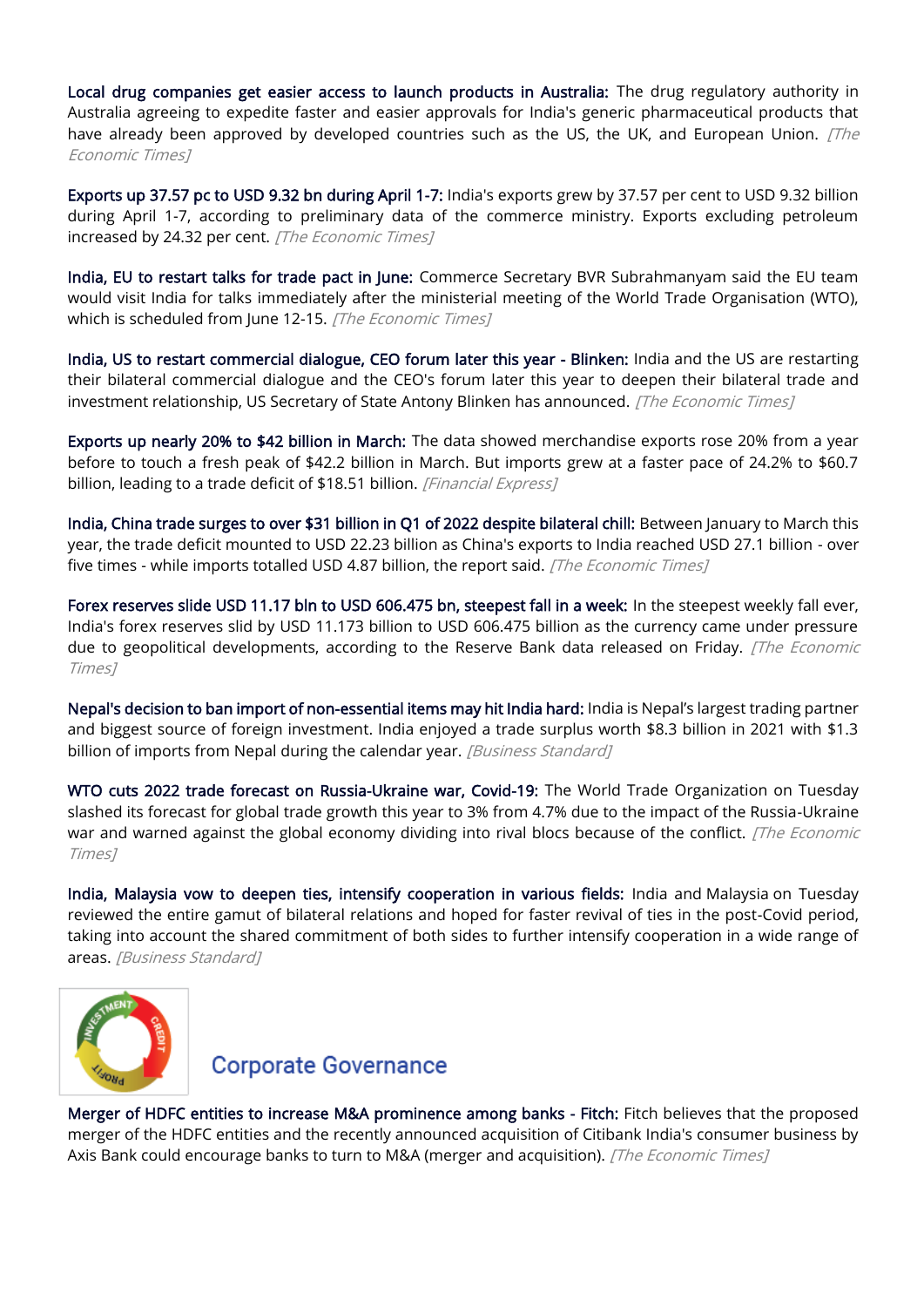[At \\$30.3 billion, mergers and acquisitions hit four-year high in March quarter:](https://economictimes.indiatimes.com/news/economy/finance/at-30-3-billion-mergers-and-acquisitions-hit-four-year-high-in-march-quarter/articleshow/90782408.cms) Mergers & acquisitions started off on a strong footing, hitting a four-year high at USD 30.3 billion in the first quarter of 2022, bucking the global trend where deal-making fell sharply, says a report. [The Economic Times]

[Baba Ramdev's Ruchi Soya to evaluate merger of Patanjali Ayurved's food portfolio with itself:](https://economictimes.indiatimes.com/industry/cons-products/fmcg/baba-ramdevs-ruchi-soya-to-evaluate-merger-of-patanjali-ayurveds-food-portfolio-with-itself/articleshow/90778056.cms) Baba Ramdev's Ruchi Soya Industries on Monday said it will evaluate the most efficient mode to merge Patanjali Ayurved Ltd's food portfolio with itself and has also decided to change the name of the company to Patanjali Foods Ltd.  $/$ The Economic Times]

[Ambuja, ACC on block as Holcim has India rethink:](https://economictimes.indiatimes.com/industry/indl-goods/svs/cement/ambuja-acc-on-block-as-holcim-has-india-rethink/articleshow/90832389.cms) The Holcim Group, the world's largest cement maker, may exit India, seventeen years after it entered the country, putting its twin listed arms Ambuja Cement and ACC Ltd up for sale. [The Economic Times]



**MSMEs and Start-ups** 

[In pandemic shock, critical lessons for MSMEs:](https://www.thehindu.com/opinion/op-ed/in-pandemic-shock-critical-lessons-for-msmes/article65312076.ece/amp/) Micro, Small and Medium Enterprises (MSMEs) are critical for achieving the overall objectives of economic development. The sector is a significant contributor in terms of industrial output, employment generation, and the share in gross domestic product and export. But despite many initiatives by governments since Independence, the sector has been facing challenges in its quest for survival and growth. [The Hindu]

[MSME Minister Narayan Rane to meet industry associations on MSME policy, credit, payments, other issues:](https://www.financialexpress.com/industry/sme/msme-eodb-msme-minister-narayan-rane-to-meet-industry-associations-on-msme-policy-credit-payments-other-issues/2489842/) Top industry bodies including FICCI, CII, PHD Chamber of Commerce and Industry, Assocham, FISME, FIEO, IEEMA, and multiple state-level chambers and industry associations have been invited to the meeting organised by the MSME Ministry at Vigyan Bhawan. [Financial Express]

[E-commerce, digital transformation keys for growth of MSMEs:](https://economictimes.indiatimes.com/small-biz/sme-sector/e-commerce-digital-transformation-keys-for-growth-of-msmes/articleshow/90741524.cms) A Small Industries Development Bank of India (SIDBI) study found that 67% MSMEs surveyed reported temporary closure for up to a three-month period during COVID in the financial year 2020-21. [The Economic Times]

[For 3rd quarter in row, Indian startup funding crosses \\$10 bn in Q1 - Report:](https://www.business-standard.com/article/companies/for-3rd-quarter-in-row-indian-startup-funding-crosses-10-bn-in-q1-report-122041000519_1.html) Creation of 14 more unicorns takes the overall tally of startups with over USD 1 billion valuation in the country to 84 now, according to a PwC India report. [Business Standard]



## **Employment and Industrial Relations**

[Gender equality - Rank declines a notch in 2022 against last year:](https://www.business-standard.com/article/economy-policy/gender-equality-rank-declines-a-notch-in-2022-against-last-year-122041200018_1.html) Despite India maintaining a consistent performance on gender equality, its rank in this area in legal terms has declined to 124th among 190 countries in 2022 against 123rd a year ago and 117th in 2020, according to an index compiled by a World Bank study. [Business Standard]

[PF subsidy scheme - New job creation a quarter less than target:](https://www.financialexpress.com/economy/pf-subsidy-scheme-new-job-creation-a-quarter-less-than-target/2486210/) As many as 5.48 million people secured new formal jobs or got re-employment in the formal sector till March-end 2022, the end date, under a provident fund subsidy scheme launched by the government in late 2020. [Financial Express]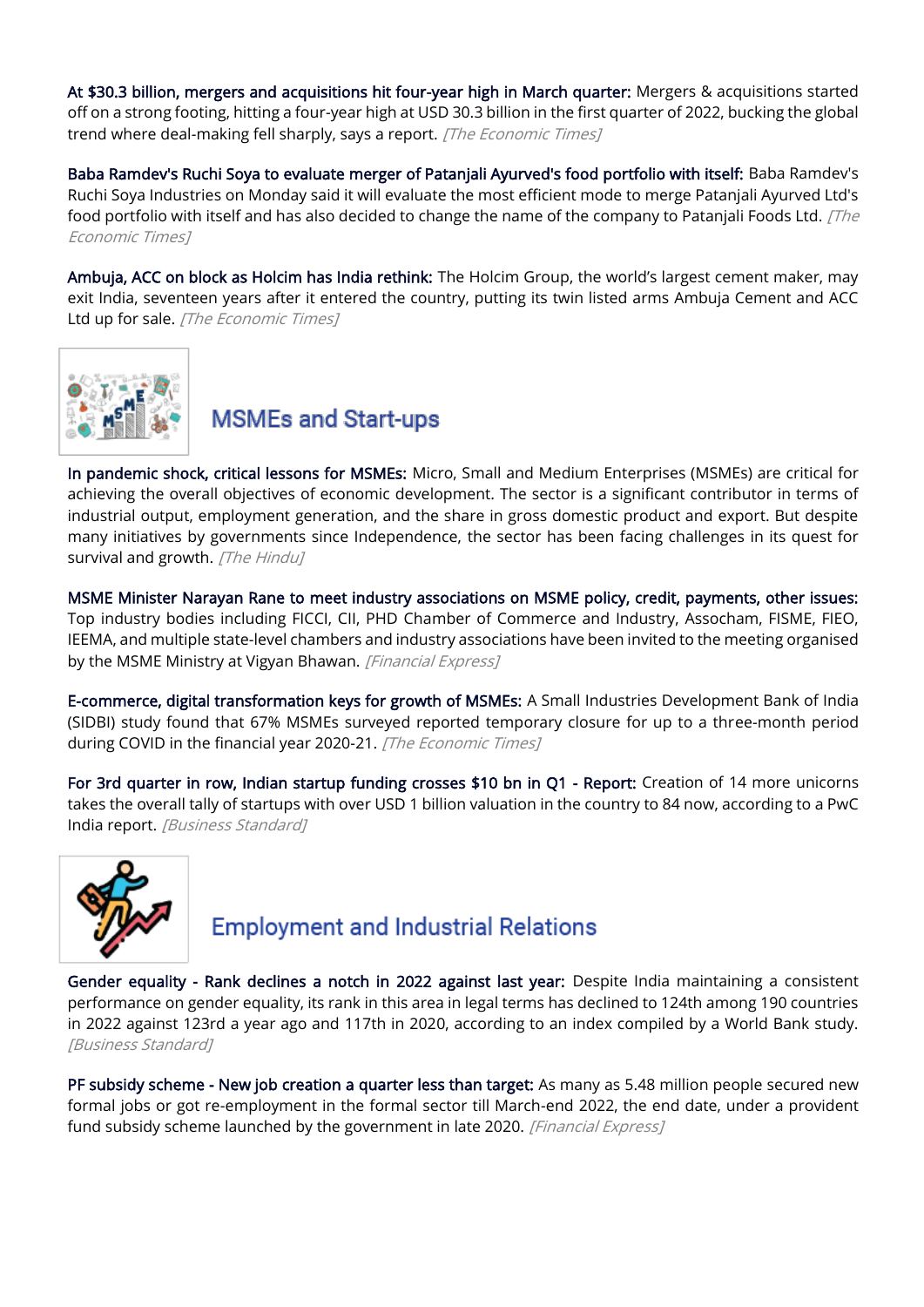

#### **Industrial Finance**

[FM Sitharaman to meet PSBs' heads on Apr 23 to nudge them for credit expansion:](https://economictimes.indiatimes.com/news/economy/policy/fm-sitharaman-to-meet-psbs-heads-on-apr-23-to-nudge-them-for-credit-expansion/articleshow/90760408.cms) According to sources, there would be a comprehensive review of various segments and progress in government schemes including Emergency Credit Line Guarantee Scheme (ECLGS). [The Economic Times]

[Big NBFCs to decide their own future - RBI Governor:](https://economictimes.indiatimes.com/industry/banking/finance/banking/big-nbfcs-to-decide-their-own-future-rbi-governor/articleshow/90735863.cms) Big non-banking finance companies (NBFCs) backed by industrial houses like Bajaj Finance, Shriram Transport Finance, Tata Capital, Aditya Birla Capital and Mahindra & Mahindra Financial Services have to find a way out of the tightening regulations as the Reserve Bank of India is unlikely to ease norms for them to convert into a bank or permitting them to merge into a bank like the way HDFC merged with HDFC Bank. [The Economic Times]

[RBI says 22 NBFCs have surrendered their registration certificates:](https://economictimes.indiatimes.com/news/economy/policy/rbi-says-22-nbfcs-have-surrendered-their-registration-certificates/articleshow/90784427.cms) Reserve Bank of India on Monday said 22 NBFCs, including BNP Paribas India Finance, Swiss Leasing and Finance, and Available Finance, have surrendered their registration certificates. [The Economic Times]



# **Technology and Innovation**

[Retail, ecommerce to give a big boost to warehouse demand - Industry executives:](https://economictimes.indiatimes.com/industry/services/retail/retail-ecommerce-to-give-a-big-boost-to-warehouse-demand-industry-executives/articleshow/90807497.cms) The latest spurt in demand for warehousing space started in March as sales recovered rapidly after the Omicron wave in January, they said. The demand had already reached pre-Covid levels a few months ago. [The Economic Times]

[Semiconductor plant with Foxconn to come up in 2 years - Vedanta chairman:](https://www.business-standard.com/article/companies/semiconductor-plant-with-foxconn-to-come-up-in-2-years-vedanta-chairman-122041201141_1.html) The Indian conglomerate had already entered into a pact with electronics manufacturing giant Foxconn to form a joint venture (JV) for manufacturing semiconductors in India. [Business Standard]

[Cardless cash withdrawal soon at all bank branches and ATMs via UPI:](https://economictimes.indiatimes.com/news/economy/policy/cardless-cash-withdrawal-soon-at-all-bank-branch-and-atms-via-upi/articleshow/90721074.cms) The Reserve Bank of India on Friday mandated interoperable card-less withdrawal using the UPI platform across bank's ATM network, to increase customer convenience and plug instances of fraud. [The Economic Times]

ONDC - [Government's Amazon, Flipkart challenger will see pilot launch in 5 cities in April:](https://economictimes.indiatimes.com/small-biz/sme-sector/ondc-governments-amazon-flipkart-challenger-will-see-pilot-launch-in-5-cities-in-april/articleshow/90698190.cms) The open public digital infrastructure framework, the Open Network for Digital Commerce (ONDC), is all set to launch its beta version in April. [The Economic Times]



# Industrial Infrastructure, Clusters and SEZs

[Road ministry completes 1,41,190 km of NH as of March 31:](https://economictimes.indiatimes.com/news/economy/infrastructure/road-ministry-completes-141190-km-of-nh-as-of-march-31/articleshow/90841572.cms) The Ministry of Road Transport and Highways has completed 1,41,190 km of National Highways as on 31st March 2022 out of the set target of 2,00,000 km for 2024-25. [The Economic Times]

[Rs 1,900 crore deficit likely to hit infrastructure projects in FY23:](https://www.business-standard.com/article/economy-policy/rs-1-900-crore-deficit-likely-to-hit-infrastructure-projects-in-fy23-122041300013_1.html) The Parliamentary Standing Committee on Commerce has observed that a massive shortfall in the budgetary allocation of over Rs 1,900 crore by the finance ministry to the industry department may have an adverse impact on the implementation of infrastructure (infra) projects in 2022-23 (FY23). [Business Standard]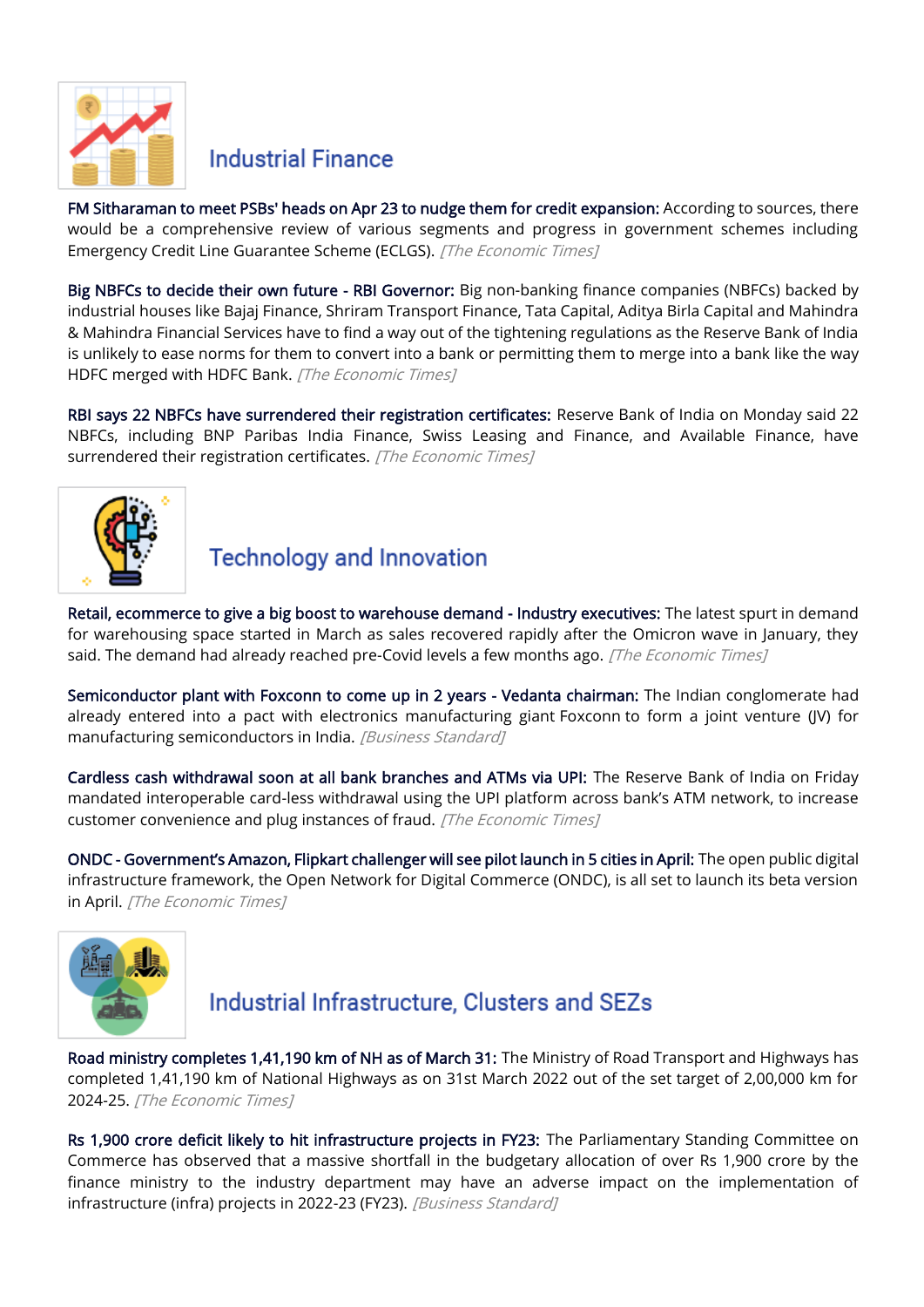[Awarding of new road projects increases sharply to 5,113 km in March:](https://economictimes.indiatimes.com/news/economy/infrastructure/awarding-of-new-road-projects-increases-sharply-to-5113-km-in-march/articleshow/90779605.cms) The length of road projects awarded by the National Highway Authority of India (NHAI) and the Ministry of Road Transport and Highways (MoRTH) together increased a little over two times to 5,113 kilometres (km) in March 2022 from the year ago. *[The* Economic Times]



### Sustainable Industrialisation

[Govt seeks EoI for setting up a manufacturing zone on pilot basis for power & renewable energy sector:](https://www.livemint.com/industry/energy/govt-seeks-eoi-for-setting-up-a-manufacturing-zone-on-pilot-basis-for-power-renewable-energy-sector-11649950271129.html) This comes after the Union Budget announced a scheme under the Atmanirbhar Bharat package for setting up three manufacturing zones for critical power and renewable energy equipment. [Mint]

[Gujarat tops NITI Aayog's State Energy and Climate Index Round 1:](https://www.business-standard.com/article/economy-policy/gujarat-tops-niti-aayog-s-state-energy-and-climate-index-round-1-122041200014_1.html) This index aims to rank states and union territories on six parameters — discoms performance, access affordability and reliability of energy, clean energy initiatives, energy efficiency, environmental sustainability and new initiatives. *[Business Standard]* 

[E-vehicles can generate Rs 3 lakh crore business by FY26 - Crisil:](https://economictimes.indiatimes.com/industry/renewables/e-vehicles-can-generate-rs-3-lakh-crore-business-by-fy26-crisil/articleshow/90807578.cms) India could be a market of over three million electric vehicles (EV) a year by FY26, primarily led by two-wheelers, generating a business opportunity of ₹3 lakh crore over the next five years for the entire value chain including automakers, lenders, insurers and mobility service providers, according to a report from Crisil Research. [The Economic Times]

[JSPL plans to set up India's second coal gasification plant at Raigarh:](https://economictimes.indiatimes.com/industry/indl-goods/svs/steel/jspl-plans-to-set-up-indias-second-coal-gasification-plant-at-raigarh/articleshow/90761020.cms) The 2 million tonne per annum production capacity plant, inaugurated in 2018, holds the distinction of being India's first and the only plant producing steel from 'swadeshi' coal using the coal gasification technology. [The Economic Times]

[Vedanta to move towards green steel; working on solution for hydrogen use:](https://economictimes.indiatimes.com/industry/indl-goods/svs/steel/vedanta-to-move-towards-green-steel-working-on-solution-for-hydrogen-use/articleshow/90759078.cms) Vedanta's Sesa Goa Iron Ore Business said it is looking for a tie-up with IIT-Bombay to carry out a research for manufacturing pig iron ore using hydrogen in place of coke. [The Economic Times]

[Firms rush to tap into green hydrogen, three top cos corner large share:](https://www.business-standard.com/article/companies/firms-rush-to-tap-into-green-hydrogen-three-top-cos-corner-large-share-122041201127_1.html) Green hydrogen appears to be the new fuel that is powering the ambitions of India Inc. The announcement on Tuesday by Hyderabadbased Greenko group and Belgium-based John Cockeril to build a two-gigawatt hydrogen electrolyser gigafactory in India, the largest outside of China, has put the spotlight firmly on the sector. [Business Standard]



#### **Sectoral News**

[India could become a global auto parts manufacturing hub:](https://economictimes.indiatimes.com/industry/auto/auto-news/india-could-become-a-global-auto-parts-manufacturing-hub/articleshow/90751887.cms) Russia's invasion of Ukraine has made auto component manufacturers in India pivot their business models to source more parts from within the country. [The Economic Times]

[First commercial flight of made-in-India Dornier plane tomorrow:](https://www.businesstoday.in/industry/aviation/story/first-commercial-flight-of-made-in-india-dornier-plane-tomorrow-329426-2022-04-11) Alliance Air's made-in-India aircraft - Dornier 228 - will be operated for its first commercial flight on Tuesday. The aircraft will fly on the Dibrugarh-Pasighat route, confirmed the Ministry of Civil Aviation on Monday. [BusinessToday.In]

[India hopes 'pharma city' in Hyderabad will break China's grip on the industry:](https://economictimes.indiatimes.com/small-biz/sme-sector/india-hopes-pharma-city-will-break-chinas-grip-on-the-industry/articleshow/90794131.cms) On the edge of Hyderabad in southern India, a vast patch of arid shrub-land the size of about 14,000 football fields is becoming a testing ground for a model that could help wean the world off its dependence on Chinese drug ingredients.  $[The$ Economic Times]